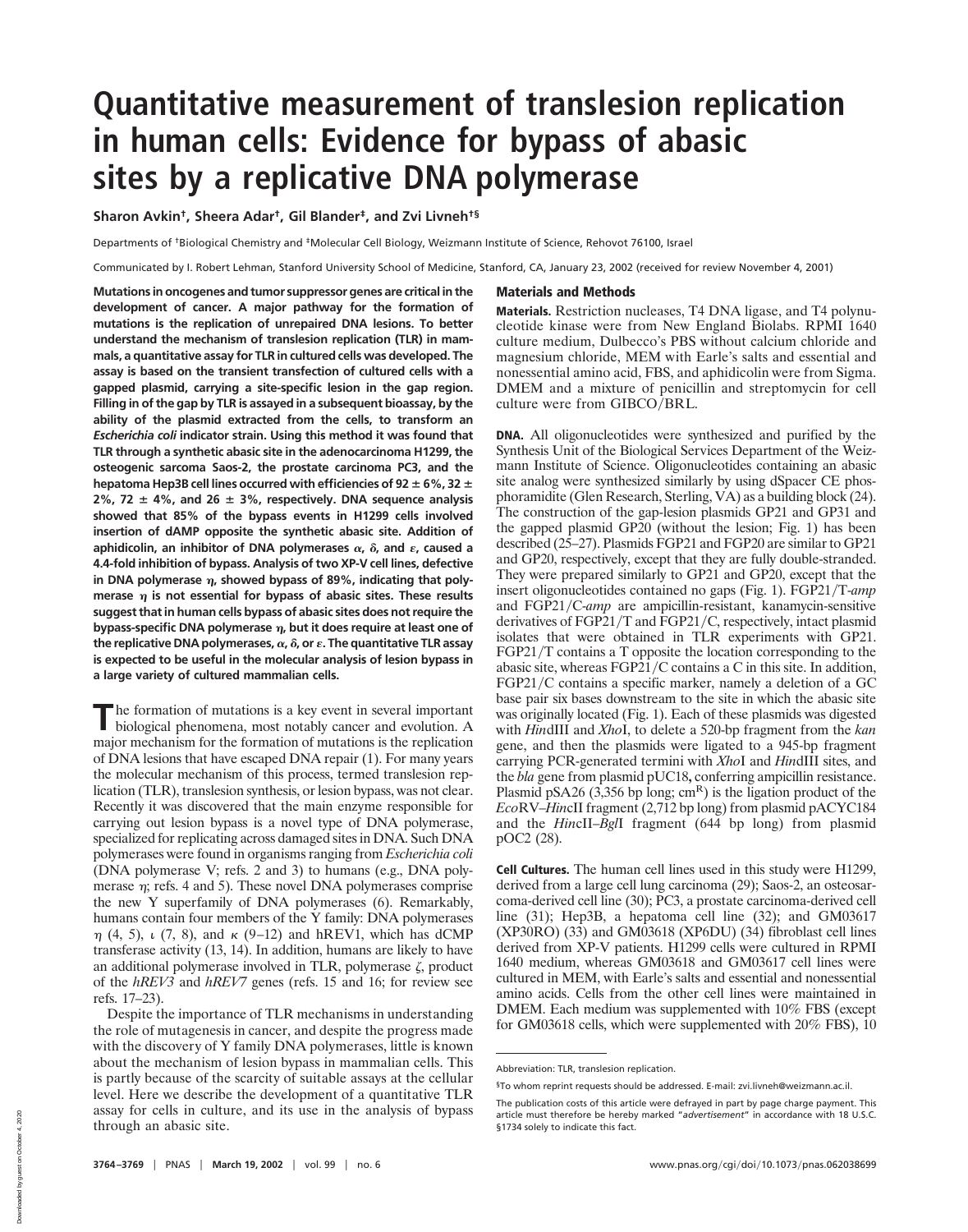

### $CP20$

5 '-CAACGAAGTGATTCCCGTCGTGACTGGGAAAACCCTGGGCTACTTGAACCAG-3 3'-GTTGCTTCACTAAGG-5' 3 '-CCGATGAACTTGGTC-5'

#### $GP21$

| 5'-CAACGAAGTGATTCCCGTCGTGACTGXGAAAACCCTGGGCTACTTGAACCAG-3' |                       |
|------------------------------------------------------------|-----------------------|
| 3'-GTTGCTTCACTAAGG-5'                                      | 3'-CCGATGAACTTGGTC-5' |

#### **GP31**

5'-CAACGAAGTGATTCCTGGCGTTACCCXACTTAATCGCGGCTACTTGAACCAG-3' 3'-GTTGCTTCACTAAGG-5' 3'-CCGATGAACTTGGTC-5'

5'-CAACGAAGTGATTCCCGTCGTGACTGTGAAAACCCTGGGCTACTTGAACCAG-3'

# 3'-GTTGCTTCACTAAGGGCAGCACTGACACTTTTGGGACCCGATGAACTTGGTC-5'

**FGP20** 

**FGP21** 

 $5 \text{ '}-\text{CAACGAAGTGATTCCCGTCGTGACTG\underline{XGAAAACCCTGGGCTACTTGAACCAG-3} \text{ '}}$ 3'-GTTGCTTCACTAAGGGCAGCACTGACACTTTTGGGACCCGATGAACTTGGTC-5'

#### FGP21/T-amn

5'-CAACGAAGTGATTCCCGTCGTGACTGAGAAAACCCTGGGCTACTTGAACCAG-3' 3'-GTTGCTTCACTAAGGGCAGCACTGACTCTTTTGGGACCCGATGAACTTGGTC-5'

#### FGP21/C-amp

5'-CAACGAAGTGATTCCCGTCGTGACTGGGAAAA-CCTGGGCTACTTGAACCAG-3' 3'-GTTGCTTCACTAAGGGCAGCACTGACCCTTTT-GGACCCGATGAACTTGGTC-5'

**Fig. 1.** Structure of the gap-lesion plasmids and related constructs. (*Upper*) A schematic picture of a gap-lesion plasmid. The various constructs differ in the sequence in the vicinity of the lesion, which is shown (*Lower*) for each plasmid. The black rectangle (*Upper*) and X (*Lower*) represent the synthetic abasic site.

units/ml of penicillin, and 10  $\mu$ g/ml of streptomycin. The cells were incubated at  $37^{\circ}$ C in a  $5\%$  CO<sub>2</sub> atmosphere. The cell lines were obtained from M. Oren, Weizmann Institute of Science, except for the XP-V cell lines GM03617 and GM03618 that were purchased from Coriell Cell Repositories, Camden, NJ.

**In Vivo TLR Assay.** The TLR assay involves the following steps: (*i*) Transfection of the human cells with a plasmid mixture containing the gap-lesion plasmid (GP21 or GP31; kan<sup>R</sup>), the internal control plasmid pSA26 ( $\text{cm}^{\text{R}}$ ), and the carrier plasmid pUC18. *(ii)* Extraction of the plasmids from the human cells. (*iii*) Transformation of an *E. coli* indicator strain with the plasmid mixture. (*iv*) Deduction of the extent of lesion bypass repair from the number of transformants. Both the gapped plasmid and plasmid pSA26 were purified

to a high degree by using quantitative agarose gel electrophoresis. The protocol was as follows. Human cells were cotransfected with a DNA mixture containing 200 ng of gapped plasmid, 200 ng of the internal control plasmid pSA26, and  $10 \mu$ g of the carrier plasmid pUC18, using the calcium phosphate method (35). The cells were incubated in their appropriate medium for 20 h at 37°C or 32°C in  $5\%$  CO<sub>2</sub> atmosphere. At the end of incubation the cells were collected and their plasmid content was extracted by using a plasmid purification kit based on alkaline lysis (Promega). For further purification the DNA was ethanol-precipitated and redissolved in  $20 \mu$ l of 10 mM Tris·HCl, 1 mM EDTA, pH 7.5. Next, 15  $\mu$ l of the DNA solution obtained was added to 150 μl of *E. coli* JM109*recA* competent cells. After a 1-min incubation on ice the mixture was transferred to a cold 0.2-cm electroporation cell (Bio-Rad), and one pulse of  $12.5 \text{ kV/cm}$  with a time constant of 3.5–6 ms was applied. The cells were then incubated in 1 ml SOC medium at 37°C for 1 h. Transformants were detected by plating the cells in parallel on LB-agar plates containing kanamycin (50  $\mu$ g/ml) or chloramphenicol (30  $\mu$ g/ml). For each transfection, the relative normalized amount of recovered plasmids was calculated by dividing the number of GP21\* or GP20\* transformants (number of colonies on kanamycin plates; asterisks refer to the indicated plasmid after recovery from mammalian cells) by the number of corresponding transformants of the internal standard plasmid pSA26\* (number of colonies on chloramphenicol plates). The percentage of lesion bypass repair was calculated by dividing the relative normalized amount of GP21\* (gapped plasmid with lesion) by the relative normalized amount of GP20\* (gapped plasmid without lesion). When desired, plasmids were extracted from kan<sup>R</sup> colonies, and the sequence opposite the lesion was determined by automated DNA sequencing analysis in the Biological Services Department of the Weizmann Institute of Science.

# **Results**

**Outline of the TLR Assay.** The assay for the quantitative measurement of the extent and specificity of the bypass of a particular DNA lesion *in vivo* is based on the transient transfection of cultured cells with a gapped plasmid, carrying a site-specific lesion in a singlestranded DNA region (Fig. 1). Such a construct cannot be repaired by recombinational repair in the absence of a homologous DNA copy, nor by excision repair in the absence of a complementary DNA strand. Therefore the only known mechanism by which the plasmid can be repaired in the cells is gap filling by means of TLR. The experimental outline included transfection of cultured cells with the gap-lesion plasmid, followed by an incubation period to allow TLR. The analysis of TLR was done in a subsequent step, by isolation of the plasmid from the mammalian cells, and introducing it into an *E. coli* indicator strain (Fig. 2). The efficiency of TLR in



# **Fig. 2.** Outline of the quantitative TLR assay in human cells. See text for detail.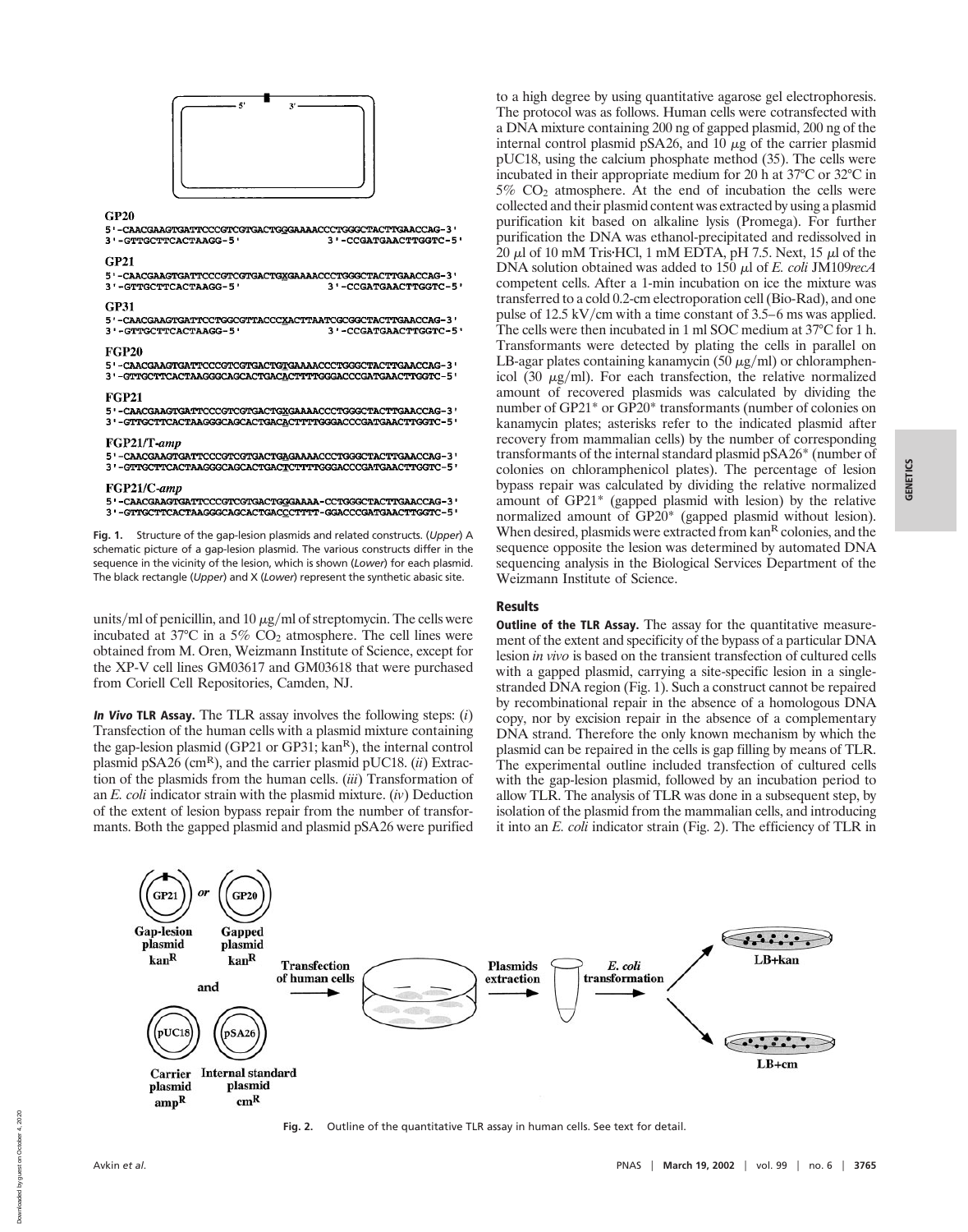|  |  |  | Table 1. Control experiments for the TLR assay |  |  |  |  |
|--|--|--|------------------------------------------------|--|--|--|--|
|--|--|--|------------------------------------------------|--|--|--|--|

| Plasmid<br>examined<br>Exp. |                  |           | <b>Transformants</b> |                            | Transformants ratio               |                      |  |
|-----------------------------|------------------|-----------|----------------------|----------------------------|-----------------------------------|----------------------|--|
|                             |                  | Treatment | Kan <sup>R</sup>     | $\mathsf{Cm}^{\mathsf{R}}$ | Kan <sup>R</sup> /Cm <sup>R</sup> | <b>Bypass levels</b> |  |
| 1                           | GP21             | Alkali    | 2                    | 35,000                     | 5.7E-05                           |                      |  |
|                             | GP <sub>20</sub> | Alkali    | 21                   | 20,500                     | 1.02E-03                          | <b>NA</b>            |  |
| 2                           | GP21             |           | 26                   | 5,420                      | 0.0048                            |                      |  |
|                             | GP <sub>20</sub> |           | 4200                 | 5,250                      | 0.80                              | 0.60                 |  |
| 3                           | <b>FGP21</b>     |           | 4320                 | 4,450                      | 0.97                              |                      |  |
|                             | FGP20            |           | 5280                 | 5,400                      | 0.98                              | ΝA                   |  |
| 4                           | FGP20            |           | 390                  | 403                        | 0.96                              | ΝA                   |  |

In experiments 2 and 3 the plasmid mixtures containing the indicated plasmid (kanR), the internal control plasmid pSA26 (cmR), and the carrier plasmid pUC18 were diluted and directly introduced to the *E. coli* strain. In experiment 1 H1299 cells were transfected with the control and carrier plasmids, but without the gapped plasmid. Plasmid content of the cells was extracted, and before the alkaline denaturation step, the gapped plasmids GP20 or GP21 were added. In experiment 4 H1299 cells were transfected with a mixture of plasmid FGP20 (kan<sup>R</sup>) and the control and the carrier plasmids. Plasmid content was extracted and used to transform the *E. coli*strain. Bypass levels, when applicable, were calculated by dividing the KanR/CmR ratio obtained for GP21 by that obtained for GP20. The average number of transformants obtained was adjusted to 100  $\mu$  of transformation mixture. When the number of transformants was high, counting was performed on the appropriately diluted plates; when the number of transformants was low, a larger volume of transformed cells was plated. NA, not applicable.

the mammalian cells is deduced from the number of *E. coli* transformants. The plasmids used contained neither a mammalian nor a viral origin of replication, and therefore could not replicate in mammalian cells. This choice was made to allow a direct and quantitative correlation between the amount of plasmid DNA rescued from the cells and the amount of plasmid molecules that were repaired by TLR.

For quantitative measurement of lesion bypass, the gapped plasmid (kanR) was cotransfected with two additional plasmids: (*i*) an intact plasmid, which served as an internal standard  $(cm<sup>R</sup>)$ , and  $(iii)$  a carrier plasmid (amp<sup>R</sup>), in high amounts, to allow optimal transfection efficiency. To normalize for the recovery of gapped plasmid from the cells in the absence of a lesion, pairs of transfections were performed in parallel: One with the gap-lesion plasmid and another with a similar gapped plasmid without a lesion. Each transfection mixture contained also the internal standard plasmid and the carrier plasmid.

**Control Experiments for the TLR Assay.** A critical requirement for the reliability of the TLR assay is that gap-lesion plasmids that were not repaired in the mammalian cells do not survive in the indicator *E. coli* strain. This situation was achieved by using the alkaline lysis procedure for extracting the plasmids from the cells. In this procedure gapped or nicked plasmids are denatured, whereas covalently closed plasmids (i.e., plasmids in which the gap was filled in completely) remain intact. To estimate the effectiveness of the alkaline lysis method in selectively reducing the transforming ability of the gapped plasmids, the following experiment was performed. H1299 cells were transfected with the control plasmid pSA26 and the carrier plasmid pUC18, but without the gapped plasmid. The plasmid content of the cells was extracted, and before the alkaline denaturation step, the gapped plasmids GP20 or GP21 were added. The plasmid mixture was then used to transform the *E. coli* indicator strain. As can be seen in Table 1 (Exp. 1), the ratio of  $kan^R$ colonies (originating from gapped plasmids GP20 or GP21) to  $\text{cm}^{\text{R}}$ colonies (originating from the covalently closed plasmid pSA26) was very low  $(5.7 \times 10^{-5}$  to  $1.02 \times 10^{-3})$ , indicating that most of the gapped plasmids did not survive the extraction procedure. When GP20 and GP21 that did not undergo any treatment were used to transform the *E. coli* strain, they yielded transformation ratios of 0.80 and 0.0048, respectively (Table 1, Exp. 2). This finding indicates that the efficiency of transformation by alkali-treated gapped plasmids was 500- to 1,000-fold lower than gapped plasmids that were not denatured. Notice that GP21 transformed the *E. coli* strain with a much lower efficiency than GP20, because the

**3766** | www.pnas.org/cgi/doi/10.1073/pnas.062038699 Avkin *et al.* 

indicator strain is *recA*-defective and therefore unable to bypass abasic sites. When the plasmids were not previously passed through human cells, lesion bypass reached an average of 0.6% (Table 1), consistent with previous results (25, 36). These results show that plasmids that did not undergo gap filling in the mammalian cells are extremely poor in transforming the indicator strain, and their contribution to the observed number of transformants in bypass experiments (see below) is negligible.

TLR does not eliminate the abasic site from DNA. On the other hand, the ability of the filled-in plasmid to transform the *E. coli* depends on the elimination of the abasic site by base excision repair. To test the ability of the TLR products to transform the indicator strain, a plasmid similar to GP21 was constructed, except that it was fully double-stranded. This construct, termed FGP21, mimics the TLR product. In addition, a control plasmid without the lesion, termed FPG20, was constructed. It was found that both constructs transformed the indicator strain with similar normalized efficiencies (Table 1, Exp. 3), indicating that the abasic site was quantitatively repaired in *E. coli*. This finding implies that gapped plasmid molecules that were filled in in the mammalian cell were capable of transforming the *E. coli* indicator strain, regardless of the removal of the abasic site in the mammalian cell. The control experiments suggest that the *E. coli* transformants faithfully represent the number of gap-plasmids filled in by TLR.

**Highly Efficient Bypass of a Synthetic Abasic Site in the Human Lung Adenocarcinoma Cell Line H1299.** The assay was used to determine the extent of lesion bypass in the human lung adenocarcinoma H1299 cell line. The experiment was repeated six times, and the percentage of lesion bypass was calculated for each experiment. As can be seen in Table 2 the extent of lesion bypass was very high, with an average efficiency of 92%. There was a considerable variation in the absolute numbers of transformants obtained in different experiments (columns 3 and 4 in Table 2), reflecting differences in transfection, extraction, and transformation. However, the final lesion bypass level had a remarkable reproducibility: The coefficient of variance in the six experiments was only 6.5%. This result indicates that having the appropriate control and internal standard plasmids indeed enables a reliable determination of the extent of lesion bypass in mammalian cells.

Table 2 shows that the number of transformants of the control plasmid ( $\text{cm}^{\text{R}}$ ) is an order of magnitude higher than the number of transformants of the gapped plasmid ( $kan<sup>R</sup>$ ). Because the plasmid FGP20 (the mimic of the fully repaired GP20) and pSA26 showed similar survival throughout the assay steps (Table 1, Exp. 4), the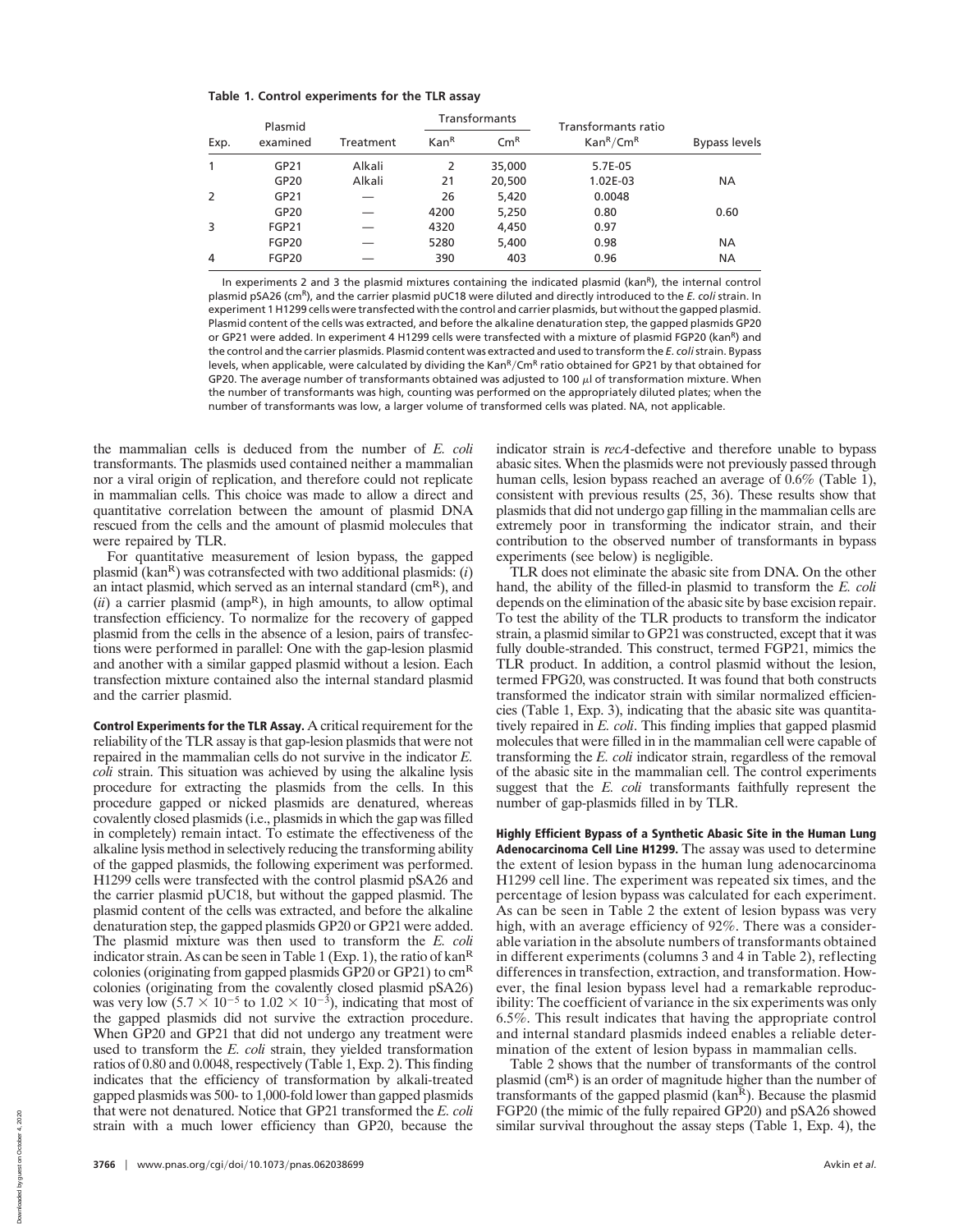|  | Table 2. Extent of lesion bypass in H1299 cells |  |  |  |  |  |
|--|-------------------------------------------------|--|--|--|--|--|
|--|-------------------------------------------------|--|--|--|--|--|

| Exp. | Gapped  | Transformants    |                            |                                   | <b>Bypass</b>      |  |
|------|---------|------------------|----------------------------|-----------------------------------|--------------------|--|
| no   | plasmid | Kan <sup>R</sup> | $\mathsf{Cm}^{\mathsf{R}}$ | Kan <sup>R</sup> /Cm <sup>R</sup> | level, %           |  |
| 1    | GP21    | 110              | 795                        | 0.138                             |                    |  |
|      | GP20    | 55               | 400                        | 0.138                             | 100                |  |
| 2    | GP21    | 200              | 1,860                      | 0.108                             |                    |  |
|      | GP20    | 185              | 1,650                      | 0.112                             | 96                 |  |
| 3    | GP21    | 80               | 1,135                      | 0.070                             |                    |  |
|      | GP20    | 70               | 860                        | 0.081                             | 86                 |  |
| 4    | GP21    | 150              | 1,160                      | 0.129                             |                    |  |
|      | GP20    | 265              | 1,905                      | 0.139                             | 93                 |  |
| 5    | GP21    | 185              | 1,825                      | 0.101                             |                    |  |
|      | GP20    | 220              | 1,845                      | 0.119                             | 85                 |  |
| 6    | GP21    | 50               | 380                        | 0.132                             |                    |  |
|      | GP20    | 80               | 540                        | 0.148                             | 89                 |  |
|      |         |                  |                            |                                   | Average $92 \pm 6$ |  |

The plasmids mixture containing the indicated gapped plasmid (kan<sup>R</sup>), the internal control plasmid pSA26 ( $\text{cm}^R$ ), and the carrier plasmid pUC18 was passed through H1299 cells, after which the DNA was extracted and introduced into the *E. coli* indicator strain. Bypass levels were calculated by dividing the kanR/cmR ratio obtained for GP21 by that obtained for GP20. The average number of transformants obtained was adjusted to 500  $\mu$ l of transformation mixture. When the number of transformants was high, counting was performed on the appropriately diluted plates; when the number of transformants was low, a larger volume of transformed cells was plated.

lower amount of GP20 or GP21 transformants is probably caused by the lower survival of gapped-plasmids in the mammalian cells.

How fast does TLR occur? To answer this question DNA was extracted from the cells at different time points, and the extent of lesion bypass was determined. It was found that bypass reached a level of 60% by 8 h after transfection and continued to rise up to 94% after 26 h.

**Bypass of the Abasic Site in Different Cell Lines.** The high extent of bypass obtained in the H1299 cell line and the desire to examine the applicability of the method to different cell lines prompted us to assay lesion bypass in three other human cell lines. These included the osteogenic sarcoma cell line Saos-2, the prostate carcinoma cell line PC3, and the hepatoma cell line Hep3B. As can be seen in Table 3, substantial bypass was obtained in each cell line examined, although there was a considerable difference in bypass: 32% in Saos-2 cells, 72% in PC3 cells, and 26% in Hep3B cells. The assay was highly reproducible as indicated by the low variation in multiple experiments performed with each cell line. This finding suggests that the assay is robust and applicable to a large variety of cell lines.

**Mostly dAMP Was Inserted Opposite the Synthetic Abasic Site in H1299 Cells.** To examine the specificity of bypass, plasmids were extracted from kan<sup>R</sup> colonies and subjected to DNA sequence analysis at the

**Table 3. Extent of lesion bypass in various cell lines**

| Cell line       | Gapped<br>plasmid | Transformants ratio<br>$\text{Kan}^R/\text{Cm}^R$ | <b>Bypass</b><br>levels, % |
|-----------------|-------------------|---------------------------------------------------|----------------------------|
| H1299           | GP21              | 0.113                                             |                            |
|                 | GP20              | 0.123                                             | $92\% \pm 6$               |
| Saos-2          | GP21              | 0.058                                             |                            |
|                 | GP20              | 0.180                                             | $32\% \pm 2$               |
| PC <sub>3</sub> | GP21              | 0.060                                             |                            |
|                 | GP20              | 0.083                                             | $72\% \pm 4$               |
| Hep 3B          | GP21              | 0.014                                             |                            |
|                 | GP20              | 0.054                                             | $26\% \pm 3$               |

The experiments were performed as described in the legend to Table 2, except that the indicated cell lines were used. Shown are the average results of at least four experiments.

vicinity of the lesion. This process was done for gapped plasmids GP21 and GP31. These plasmids are identical except for the DNA sequence context in the vicinity of the abasic site (Fig. 1). Overall the DNA sequence of 73 mutants was determined. As can be seen in Table 4, when either GP21 or GP31 were passed through H1299 cells, a vast majority of the mutants contained base substitution mutations ( $36/37$ ;  $97\%$ ). Examination of the base substitutions revealed that dAMP was preferentially inserted opposite the synthetic abasic site, including  $14/15$  mutations in GP21 (93%) and  $16/22$  mutations in GP31 (73%). A similar picture was obtained with mutants arising from GP21E, a derivative of GP21 with a larger gap of approximately 350 nt (TLR with GP21E was similar to GP21; data not shown). In this case 15 of 16 mutants involved insertion of dAMP opposite the lesion (Table 4). Overall dAMP was inserted opposite the synthetic abasic site in  $45/53$  mutants (85%). As a control, we have determined the DNA sequence of the same gap-lesion plasmids that have not been passed through the  $H1299$  cells. As can be seen in Table 4, under these conditions  $33/36$ (92%) of the mutants contained small deletions opposite the abasic site, primarily minus one deletion. This finding is similar to the published specificity of the synthetic abasic site in an *E. coli* recA strain (25). Moreover, it provides strong evidence that in the current assay, bypass and its associated mutagenesis indeed occurred in the H1299 cells.

**Recombinational Repair Does Not Contribute Significantly to Filling In of the Gap-Lesion Plasmid.** The high efficiency of bypass of the abasic site prompted us to consider whether recombinational repair is responsible for at least some of the gap-filling events. As was pointed out above, the gap-lesion can be filled in in mammalian cells only by TLR. However, once some of the plasmids molecules inside the cell were filled in by TLR, they can provide a homologous fully double-stranded plasmid copy for recombinational repair of additional gap-lesion plasmids. This may cause an overestimation of TLR efficiency by adding a component of recombinational repair. To examine this possibility we cotransfected the gap-lesion plasmid with a plasmid termed pFGP/T-amp, which mimics a repaired filled-in gap-lesion plasmid. This plasmid has no gap, and it contains an AT base pair instead of the lesion (with A on the template strand, i.e., corresponding to the lesion site). In addition, the plasmid contained the *bla* gene replacing part of the kanamycin gene, therefore conferring ampicillin resistance. If the gap is filled in by recombination using the homologous cotransfected plasmid, at least part of the recovered kan<sup>R</sup> plasmids are expected to have a T opposite the location corresponding to the abasic site, as in the homologous partner plasmid. DNA sequence analysis of 17 filled-in kan<sup>R</sup> GP21-derived mutants showed that 15 carried an A opposite the location corresponding to the abasic site, one had a T and one had a C. This means that at most  $6\%$  (1/17) of the mutants were obtained by recombinational repair. This is most likely an overestimation, because TLR may also lead to the incorporation of a T opposite the abasic site at such a low frequency (see Table 4). A similar experiment was performed with pFGP/C-amp as a homologous partner for GP21. In this case if recombination occurs, a C is expected opposite to the location corresponding to the abasic site, and the repaired plasmid is expected to also have the minus one deletion marker from pFGP/C-amp. DNA sequence of 22 filled-in kan<sup>R</sup> mutants revealed that 16 carried an A opposite the location corresponding to the abasic site, two had a T, three had a C, and one had a large deletion. None of the plasmids carried the nearby minus one deletion marker present in pFGP/C-amp, suggesting that the mutants with the  $\overline{C}$  were obtained by TLR and not by recombination. Taken together these results indicate that the great majority of gap-lesion plasmids are repaired by TLR in this system, and the contribution of recombinational repair, if any, is low  $(<5\%)$ . This finding is consistent with previous studies, which showed very low levels of homologous recombination in cultured cells (37, 38).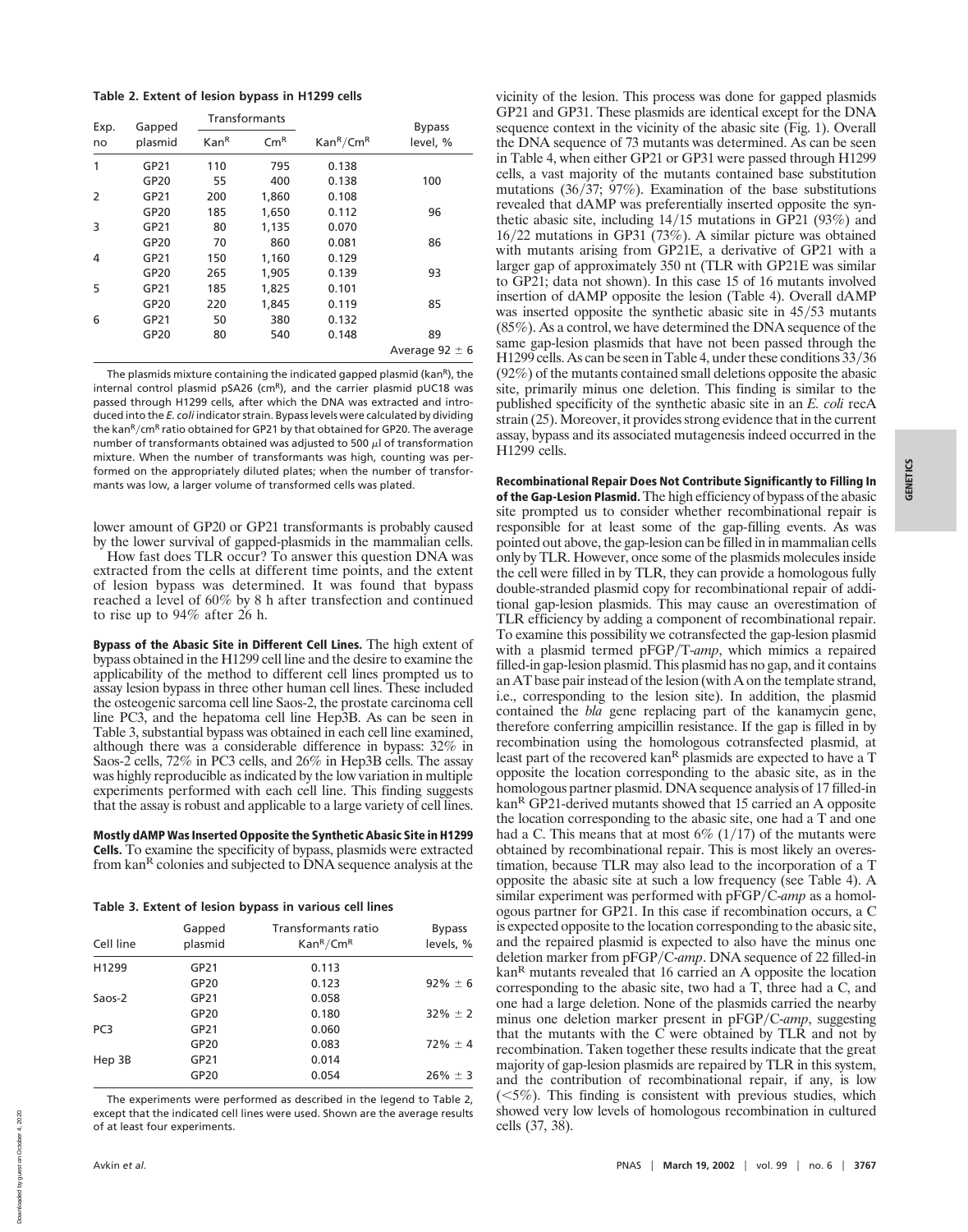| Table 4. Analysis of mutations formed during TLR through a synthetic abasic site |  |  |  |  |  |
|----------------------------------------------------------------------------------|--|--|--|--|--|
|----------------------------------------------------------------------------------|--|--|--|--|--|

|                          |          | Gapped<br>plasmid GP21 | plasmid GP31 | Gapped<br>Gapped<br>plasmid GP21E |          |
|--------------------------|----------|------------------------|--------------|-----------------------------------|----------|
| Mutation type            | H1299    |                        | H1299        |                                   | H1299    |
| <b>Base substitution</b> |          |                        |              |                                   |          |
| A                        | 14       |                        | 16           |                                   | 15       |
| G                        |          |                        | 2            |                                   |          |
|                          |          |                        |              |                                   |          |
|                          |          |                        |              |                                   |          |
| Total base substitution  | 14 (93%) | 3(19%)                 | 22 (100%)    | $- (0\%)$                         | 15 (94%) |
| Deletion                 |          |                        |              |                                   |          |
| $-1$                     |          | 12                     |              | 18                                |          |
| $-2$                     |          |                        |              |                                   |          |
| $-3$                     |          |                        |              | $\mathcal{P}$                     |          |
| <b>Total deletions</b>   | 1(7%)    | 13 (81%)               | $- (0\%)$    | 20 (100%)                         | 1(6%)    |
| Total mutants analyzed   | 15       | 16                     | 22           | 20                                | 16       |

A DNA mixture containing the indicated gap-lesion plasmid was introduced into *E. coli* JM109*recA*, either without or with prior passage through H1299 cells as indicated. Plasmids were extracted from kan<sup>R</sup> colonies and subjected to DNA sequence analysis. Gapped plasmid GP21E is similar to GP21, except that it contains an extended gap of approximately 350 nt. Shown is the DNA sequence opposite the lesion obtained for individual clones. The most abundant type of mutation is in bold.

**Bypass of the Synthetic Abasic Site Does Not Require Polymerase and Is Aphidicolin Sensitive.** A fundamental question in the TLR field is what is the identity of the DNA polymerase that carries out the bypass of a particular DNA lesion. A convenient way to study this question is by using cell lines in which particular DNA polymerases were mutated or by using specific inhibitors. In an attempt to examine whether polymerase  $\eta$  is involved in bypass of abasic sites in human cells, we assayed TLR in two XP-V cell lines, which are defective in polymerase  $\eta$ . There is convincing *in vivo* and *in vitro* evidence that polymerase  $\eta$  bypasses UV light-induced cyclobutyl pyrimidine dimers (reviewed in ref. 39); however, its involvement in the bypass of abasic sites in humans is not clear (40, 41). As can be seen in Table 5, bypass was high in the XP-V cell lines, reaching 88–89%, similar to bypass in the H1299 cells. This finding indicates that polymerase  $\eta$  is not essential for bypass of abasic sites.

Aphidicolin is an inhibitor of DNA polymerases  $\alpha$ ,  $\varepsilon$  and  $\delta$ , but not of the Y family DNA polymerases (7, 12, 42) and not of the

**Table 5. Effect of the** *XP-V* **mutation or aphidicolin on TLR**

| Cell line      | Treatment                 | Gapped<br>plasmid | Transformants<br>ratio Kan <sup>R</sup> /Cm <sup>R</sup> | <b>Bypass</b><br>levels.<br>$\%$ |
|----------------|---------------------------|-------------------|----------------------------------------------------------|----------------------------------|
| H1299          |                           | GP21              | 0.142                                                    |                                  |
|                |                           | GP20              | 0.155                                                    | $91 \pm 3$                       |
| GM03618 (XP-V) |                           | GP21              | 0.020                                                    |                                  |
|                |                           | GP20              | 0.022                                                    | $89 \pm 5$                       |
| GMO3617 (XP-V) |                           | GP21              | 0.024                                                    |                                  |
|                |                           | GP20              | 0.027                                                    | $88 \pm 4$                       |
| H1299          |                           | GP21              | 0.173                                                    |                                  |
|                |                           | GP20              | 0.188                                                    | $92 \pm 4$                       |
| H1299          | Aphidicolin* in           | GP21              | 0.034                                                    |                                  |
|                | DMSO/ethanol <sup>+</sup> | GP20              | 0.191                                                    | $18 \pm 2$                       |
| H1299          | DMSO/ethanol              | GP21              | 0.186                                                    |                                  |
|                | solution <sup>+</sup>     | GP20              | 0.235                                                    | $79 \pm 3$                       |

The experiments were performed as described in the legend to Table 2, except that the indicated cell lines and treatments were used. Shown are the average results of at least four experiments.

\*Aphidicolin, dissolved in DMSO/ethanol, was added to a final concentration of 25  $\mu$ g/ml.

†DMSO was at a final concentration of 0.05%, and ethanol was at 0.2%.

yeast polymerase  $\zeta$  (43); the human polymerase  $\zeta$  has not been purified yet. We assayed bypass of the synthetic abasic sites in H1299 cells in the presence of aphidicolin. As can be seen in Table 5, in the control dishes in the absence of aphidicolin, bypass was 92%, as expected. This high bypass slightly decreased to 79% when the control cells were grown in the presence of DMSO/ethanol, the solvent in which aphidicolin was dissolved. When assayed in the presence of aphidicolin, bypass was only 18%, representing a 4.4-fold inhibition (Table 5). This finding indicates that at least one of the replicative polymerases,  $\alpha$ ,  $\varepsilon$ , or  $\delta$ , is required for bypass of abasic sites in human cells.

# **Discussion**

This study describes the development of a quantitative assay for TLR in mammalian cells. The assay includes the transient transfection of cultured cells with a gapped plasmid, which contain a synthetic abasic site in the gap region. The advantages of this assay system are: (*i*) Using plasmids that cannot replicate in mammalians cells allows a direct correlation between the amount of DNA rescued from the cells and the amount of gap-lesion plasmid molecules that have been repaired by TLR. (*ii*) TLR is assayed uncoupled from replication, providing a simpler model system. (*iii*) The assay can be applied to a large variety of cell lines, without being restricted to special cell lines that are permissive for episomal replication. The limitation of this system is that extrachromosomal DNA is studied, implying that some of the elements of chromosomal TLR are lost. In addition, lesion bypass during gap-filling DNA synthesis might be different from lesion bypass during replication. Nevertheless, a detailed molecular analysis using the gap-lesion plasmid system is expected to shed light on some of the fundamental properties of TLR in mammals.

Analysis of lesion bypass in several cell lines revealed that the synthetic abasic site was bypassed at a level of 26–92%. This variation in bypass among different cell lines stems, most likely, from differences in the expression or regulation of lesion bypass polymerases. Variations are quite common among different cell lines, usually because these cancer cells have undergone a variety of genetic changes (e.g., ref. 44). The lower bypass of abasic sites that we observed in some cell lines might be compensated by an increase in accurate repair of these lesions, e.g., by increased expression of repair enzymes; however, this possibility has not been examined yet. The synthetic abasic site is a model lesion for abasic sites, one of the most common spontaneous lesions (45). This lesion is highly